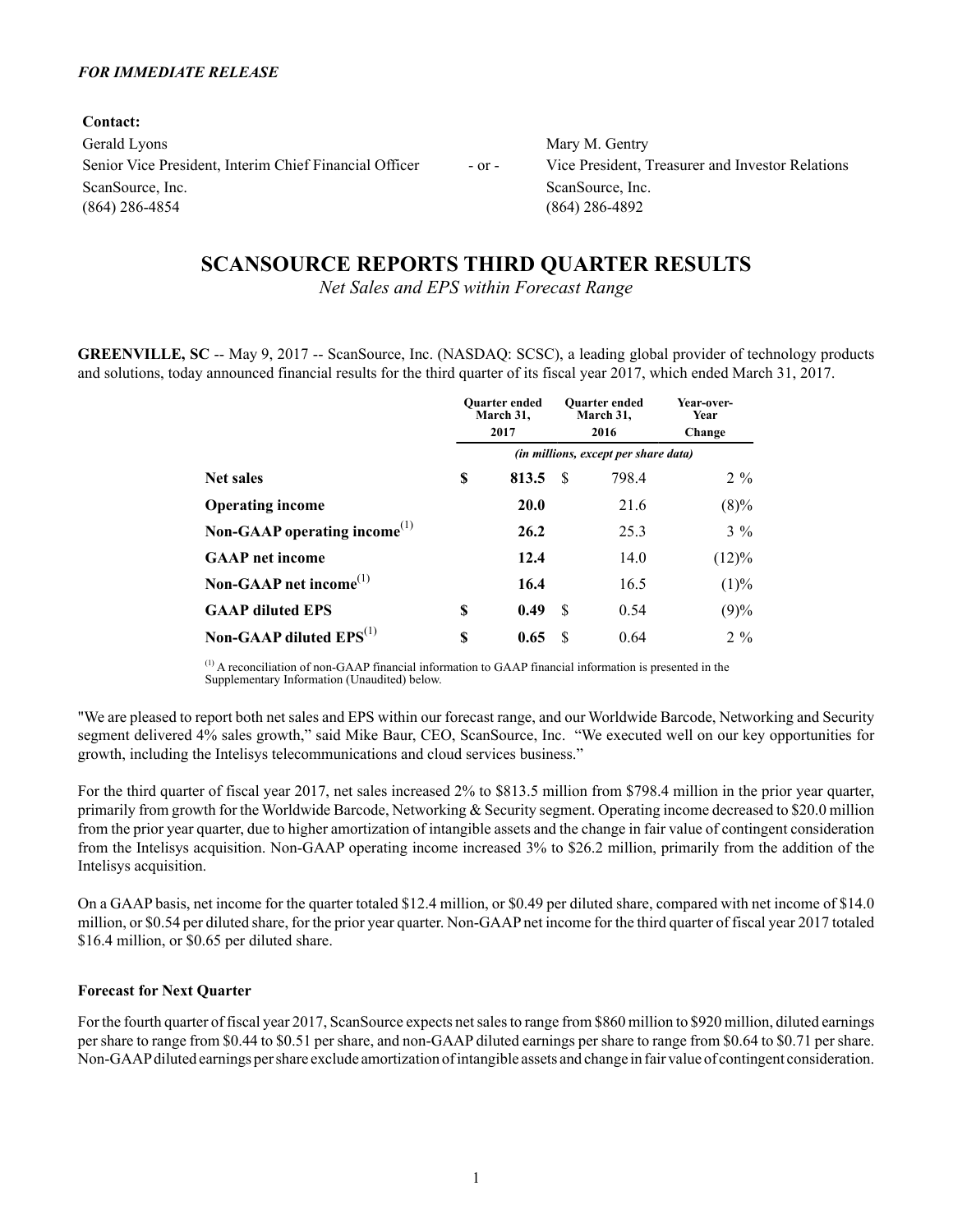### **Webcast Details**

ScanSource will present additional information about its financial results and outlook in a conference call with presentation slides today, May 9, 2017 at 5:00 p.m. (ET). Awebcast of the call and accompanying presentation slides will be available for all interested parties and can be accessed at www.scansource.com (Investor Relations section). The webcast will be available for replay for 60 days.

#### **Safe Harbor Statement**

This press release, including the forecast for next quarter, contains "forward-looking" statements that involve risks and uncertainties. Any number of factors could cause actual results to differ materially from anticipated or forecasted results, including, but not limited to, changes in interest and exchange rates and regulatory regimes impacting our overseas operations, the failure of acquisitions to meet our expectations, the failure to manage and implement our organic growth strategy, credit risks involving our larger customers and vendors, termination of our relationship with key vendors or a significant modification of the terms under which we operate with a key vendor, the decline in demand for the products and services that we provide, reduced prices for the products and services that we provide due both to competitor and customer actions, and other factors set forth in the "Risk Factors" contained in our annual report on Form 10-K for the year ended June 30, 2016, and subsequent reports on Form 10-Q, filed with the Securities and Exchange Commission. Except as may be required by law, the Company expressly disclaims any obligation to update these forward-looking statements to reflect events or circumstances after the date of this press release or to reflect the occurrence of unanticipated events.

#### **Non-GAAP Financial Information**

In addition to disclosing results that are determined in accordance with United States Generally Accepted Accounting Principles ("GAAP"), the Company also discloses certain non-GAAPfinancial measures, which are summarized below. Non-GAAPfinancial measures are used to understand and evaluate performance, including comparisons from period to period. Non-GAAP results exclude amortization of intangible assets related to acquisitions, change in fair value of contingent consideration, acquisition costs and other non-GAAP adjustments.

*Net sales on a constant currency basis, excluding acquisitions*: The Company discloses the percentage change in net sales excluding the translation impact from changes in foreign currency exchange rates between reporting periods and excluding the net sales from acquisitions prior to the first full year from the acquisition date. This measure enhances the comparability between periods to help analyze underlying trends on an organic basis.

*Non-GAAP operating income, non-GAAP net income and non-GAAP EPS:* To evaluate current period performance on a more consistent basis with prior periods, the Company discloses non-GAAP operating income, non-GAAP net income and non-GAAP diluted earnings per share. Non-GAAPresults exclude amortization of intangible assets related to acquisitions, change in the fair value of contingent consideration, acquisition costs and other non-GAAP adjustments. Non-GAAP operating income, non-GAAP net income, and non-GAAP EPS measures are useful in assessing and understanding the Company's operating performance, especially when comparing results with previous periods or forecasting performance for future periods.

*Return on invested capital ("ROIC"):* Management uses ROIC as a performance measurement to assess efficiency in allocating capital under the Company's control to generate returns. Management believes this metric balances the Company's operating results with asset and liability management, is not impacted by capitalization decisions and correlates with shareholder value creation. In addition, it is easily computed, communicated and understood. ROIC also provides management a measure of the Company's profitability on a basis more comparable to historical or future periods.

ROIC assists management in comparing the Company's performance over various reporting periods on a consistent basis because it removes from operating results the impact of items that do not reflect core operating performance. Adjusted earnings before interest expense, income taxes, depreciation and amortization ("Adjusted EBITDA") excludes the change in fair value of contingent consideration, in addition to other non-GAAP adjustments. Management believes the calculation of ROIC provides useful information to investors and is an additional relevant comparison of the Company's performance during the year. In addition, the Company's Board of Directors uses ROIC in evaluating business and management performance. Certain management incentive compensation targets are set and measured relative to ROIC.

These non-GAAPfinancial measures have limitations as analytical tools, and the non-GAAPfinancial measures that the Company reports may not be comparable to similarly titled amounts reported by other companies. Analysis of results and outlook on a non-GAAPbasis should be considered in addition to, and not in substitution for or as superior to, measurements of financial performance prepared in accordance with GAAP. A reconciliation of the Company's non-GAAP financial information to GAAP is set forth in the Supplementary Information (Unaudited) below.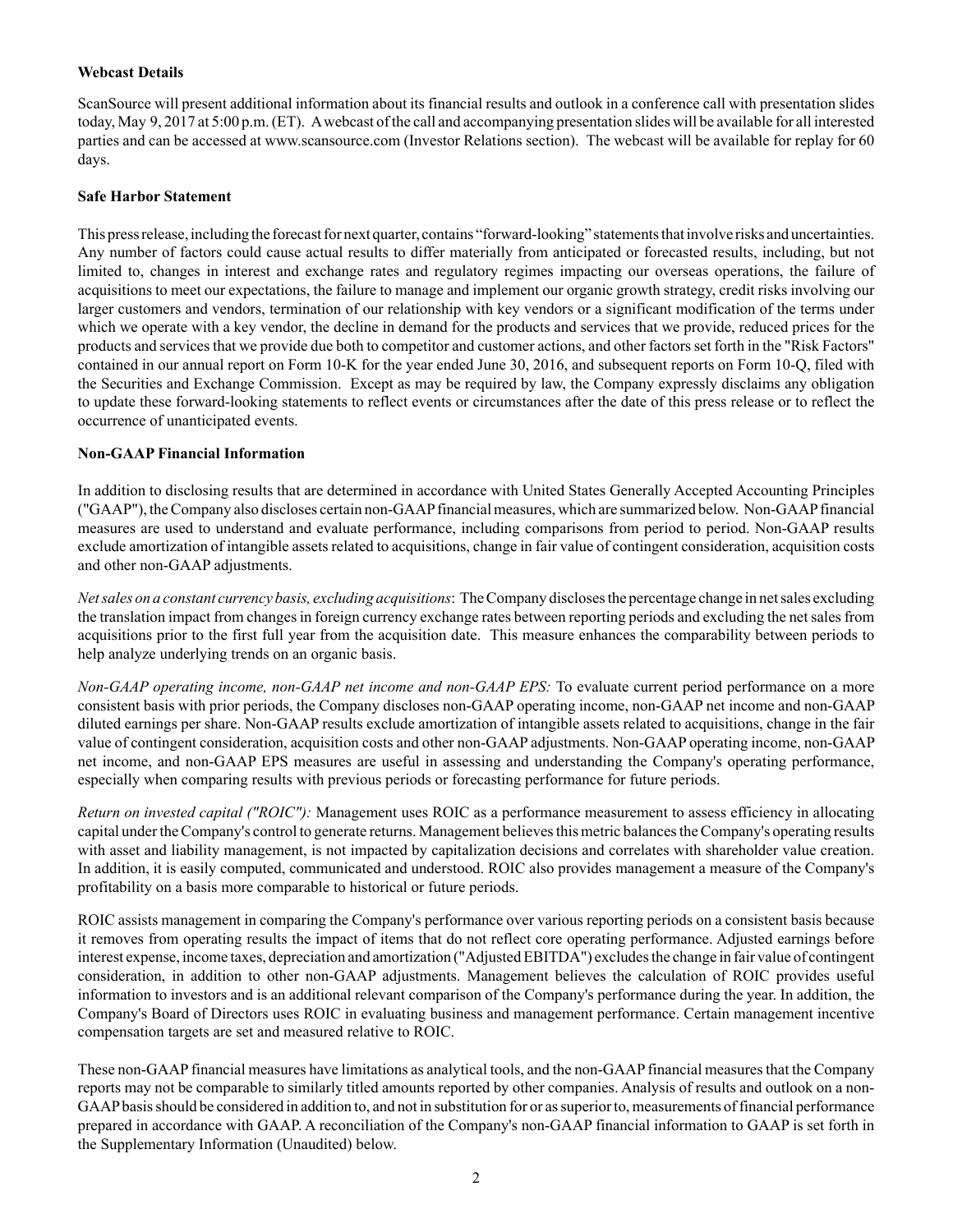#### **About ScanSource, Inc.**

ScanSource, Inc. (NASDAQ: SCSC) is a leading global provider of technology products and solutions, focusing on point-of-sale (POS), barcode, physical security, video, voice, data networking and technology services. ScanSource's teams provide value-added solutions and operate from two segments, Worldwide Barcode, Networking & Security and Worldwide Communications & Services. ScanSource is committed to helping its resellers and sales partners choose, configure and deliver the industry's best solutions across almost every vertical market in North America, Latin America and Europe. In August 2016, ScanSource entered the recurring revenue telecom and cloud services market through its acquisition of Intelisys, the industry's leading technology services distributor. Founded in 1992, the Company is headquartered in Greenville, South Carolina and was named one of the 2016 Best Places to Work in South Carolina. ScanSource ranks #685 on the Fortune 1000. For more information, visit www.scansource.com.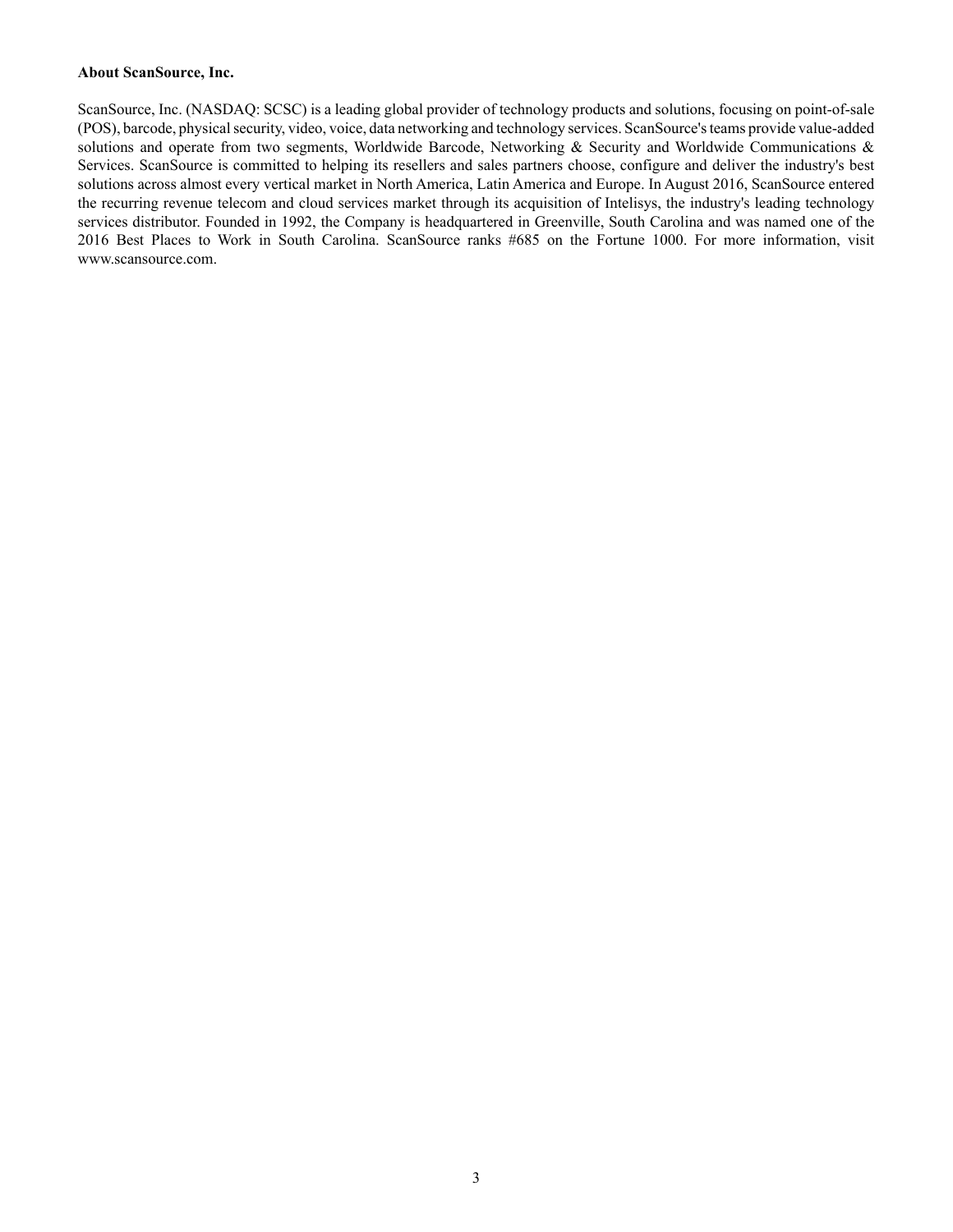# **ScanSource, Inc. and Subsidiaries Condensed Consolidated Balance Sheets (Unaudited) (in thousands)**

|                                                                                                    |                 | March 31, 2017 | June 30, 2016*            |           |  |  |
|----------------------------------------------------------------------------------------------------|-----------------|----------------|---------------------------|-----------|--|--|
| <b>Assets</b>                                                                                      |                 |                |                           |           |  |  |
| Current assets:                                                                                    |                 |                |                           |           |  |  |
| Cash and cash equivalents                                                                          | \$              | 62,187         | $\mathcal{S}$             | 61,400    |  |  |
| Accounts receivable, less allowance of \$42,494 at March 31, 2017 and<br>\$39,032 at June 30, 2016 |                 | 565,242        |                           | 559,557   |  |  |
| Inventories                                                                                        |                 | 514,238        |                           | 558,581   |  |  |
| Prepaid expenses and other current assets                                                          |                 | 59,739         |                           | 49,367    |  |  |
| Total current assets                                                                               |                 | 1,201,406      |                           | 1,228,905 |  |  |
| Property and equipment, net                                                                        |                 | 56,409         |                           | 52,388    |  |  |
| Goodwill                                                                                           |                 | 201,066        |                           | 92,715    |  |  |
| Net identifiable intangible assets                                                                 |                 | 105,578        |                           | 51,127    |  |  |
| Deferred income taxes                                                                              |                 | 27,534         |                           | 28,813    |  |  |
| Other non-current assets                                                                           |                 | 39,823         |                           | 37,237    |  |  |
| <b>Total assets</b>                                                                                | \$              | 1,631,816      | $\boldsymbol{\mathsf{S}}$ | 1,491,185 |  |  |
|                                                                                                    |                 |                |                           |           |  |  |
| <b>Liabilities and Shareholders' Equity</b>                                                        |                 |                |                           |           |  |  |
| Current liabilities:                                                                               |                 |                |                           |           |  |  |
| Accounts payable                                                                                   | \$              | 437,226        | $\mathcal{S}$             | 471,487   |  |  |
| Accrued expenses and other current liabilities                                                     |                 | 111,330        |                           | 98,975    |  |  |
| Current portion of contingent consideration                                                        |                 | 31,257         |                           | 11,594    |  |  |
| Income taxes payable                                                                               |                 | 5,461          |                           | 3,056     |  |  |
| Total current liabilities                                                                          |                 | 585,274        |                           | 585,112   |  |  |
| Deferred income taxes                                                                              |                 | 2,163          |                           | 2,555     |  |  |
| Long-term debt                                                                                     |                 | 5,429          |                           | 5,429     |  |  |
| Borrowings under revolving credit facility                                                         |                 | 108,505        |                           | 71,427    |  |  |
| Long-term portion of contingent consideration                                                      |                 | 81,966         |                           | 13,058    |  |  |
| Other long-term liabilities                                                                        |                 | 39,760         |                           | 39,108    |  |  |
| <b>Total liabilities</b>                                                                           |                 | 823,097        |                           | 716,689   |  |  |
| Shareholders' equity:                                                                              |                 |                |                           |           |  |  |
| Common stock                                                                                       |                 | 55,997         |                           | 67,249    |  |  |
| Retained earnings                                                                                  |                 | 830,210        |                           | 779,934   |  |  |
| Accumulated other comprehensive income (loss)                                                      |                 | (77, 488)      |                           | (72, 687) |  |  |
| Total shareholders' equity                                                                         |                 | 808,719        |                           | 774,496   |  |  |
| Total liabilities and shareholders' equity                                                         | $\overline{\$}$ | 1,631,816      | $\overline{\mathcal{S}}$  | 1,491,185 |  |  |

\* Derived from audited financial statements.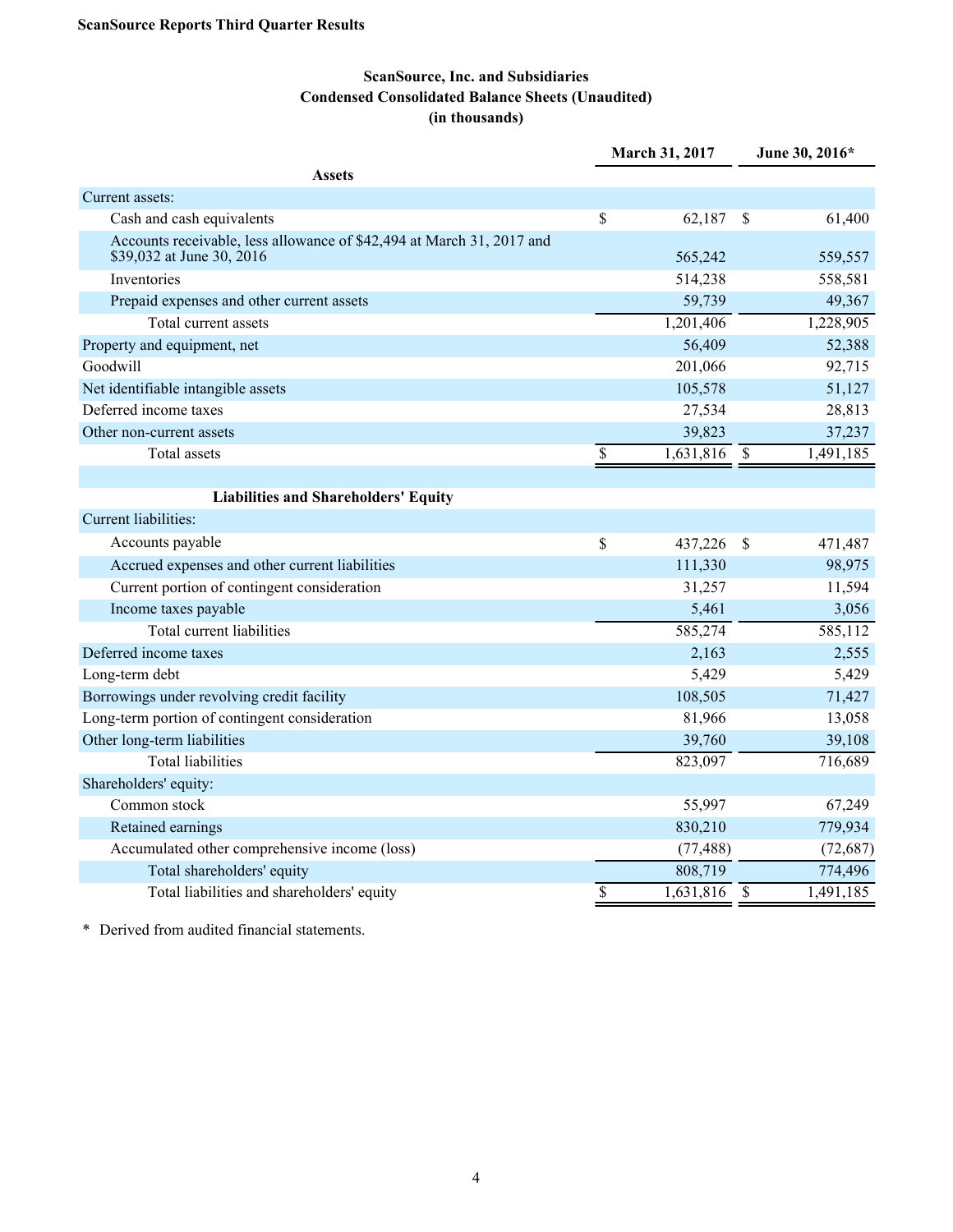## **ScanSource, Inc. and Subsidiaries Condensed Consolidated Income Statements (Unaudited) (in thousands, except per share data)**

|                                                  | Quarter ended March 31, |         |               |         |              | Nine months ended March 31, |               |           |  |
|--------------------------------------------------|-------------------------|---------|---------------|---------|--------------|-----------------------------|---------------|-----------|--|
|                                                  |                         | 2017    |               | 2016    |              | 2017                        |               | 2016      |  |
| Net sales                                        | $\mathcal{S}$           | 813,538 | $\mathbb{S}$  | 798,404 | $\mathbb{S}$ | 2,650,895                   | S             | 2,662,754 |  |
| Cost of goods sold                               |                         | 720,867 |               | 713,928 |              | 2,368,155                   |               | 2,390,093 |  |
| Gross profit                                     |                         | 92,671  |               | 84,476  |              | 282,740                     |               | 272,661   |  |
| Selling, general and administrative expenses     |                         | 70,733  |               | 61,690  |              | 212,691                     |               | 190,202   |  |
| Change in fair value of contingent consideration |                         | 1,960   |               | 1,139   |              | 3,921                       |               | 4,520     |  |
| Operating income                                 |                         | 19,978  |               | 21,647  |              | 66,128                      |               | 77,939    |  |
| Interest expense                                 |                         | 780     |               | 694     |              | 2,281                       |               | 1,684     |  |
| Interest income                                  |                         | (1,040) |               | (800)   |              | (2,948)                     |               | (2,509)   |  |
| Other (income) expense, net                      |                         | 667     |               | 400     |              | (11,280)                    |               | 1,357     |  |
| Income before income taxes                       |                         | 19,571  |               | 21,353  |              | 78,075                      |               | 77,407    |  |
| Provision for income taxes                       |                         | 7,147   |               | 7,311   |              | 27,799                      |               | 26,713    |  |
| Net income                                       | \$                      | 12,424  | <sup>\$</sup> | 14,042  | -S           | 50,276                      | S             | 50,694    |  |
| Per share data:                                  |                         |         |               |         |              |                             |               |           |  |
| Net income per common share, basic               | \$                      | 0.49    | <sup>\$</sup> | 0.54    | -S           | 1.99                        | S             | 1.90      |  |
| Weighted-average shares outstanding, basic       |                         | 25,262  |               | 25,863  |              | 25,311                      |               | 26,741    |  |
|                                                  |                         |         |               |         |              |                             |               |           |  |
| Net income per common share, diluted             | \$                      | 0.49    | $\sqrt{3}$    | 0.54    | - \$         | 1.97                        | $\mathcal{S}$ | 1.88      |  |
| Weighted-average shares outstanding, diluted     |                         | 25,400  |               | 25,967  |              | 25,458                      |               | 26,908    |  |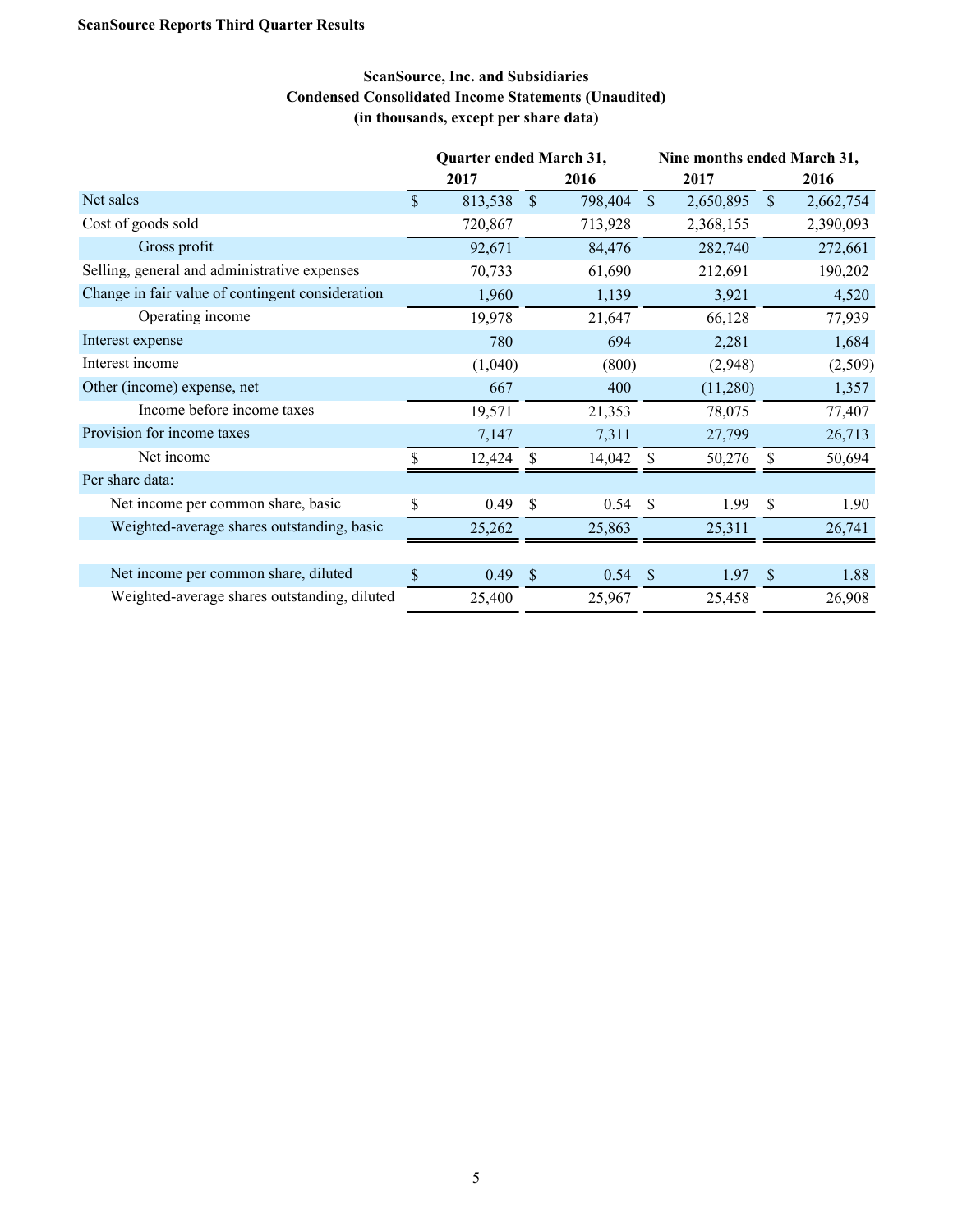**Net Sales by Segment:**

|                                                     |               | Quarter ended March 31, |                           |              |           |  |  |  |
|-----------------------------------------------------|---------------|-------------------------|---------------------------|--------------|-----------|--|--|--|
|                                                     |               | 2017                    |                           | $2016^{(a)}$ | % Change  |  |  |  |
| Worldwide Barcode, Networking & Security:           |               | (in thousands)          |                           |              |           |  |  |  |
| Net sales, as reported                              | $\mathbb{S}$  | 548,971                 | $\mathcal{S}$             | 528,009      | 4.0 %     |  |  |  |
| Foreign exchange impact <sup>(b)</sup>              |               | (3,130)                 |                           |              |           |  |  |  |
| Net sales, constant currency                        |               | 545,841                 |                           | 528,009      | $3.4\%$   |  |  |  |
| Less: Acquisitions                                  |               |                         |                           |              |           |  |  |  |
| Net sales, constant currency excluding acquisitions |               | 545,841                 | $\boldsymbol{\mathsf{S}}$ | 528,009      | $3.4\%$   |  |  |  |
| <b>Worldwide Communications &amp; Services:</b>     |               |                         |                           |              |           |  |  |  |
| Net sales, as reported                              | $\mathsf{\$}$ | 264,567                 | \$                        | 270,395      | $(2.2)\%$ |  |  |  |
| Foreign exchange impact <sup>(b)</sup>              |               | (3,707)                 |                           |              |           |  |  |  |
| Net sales, constant currency                        |               | 260,860                 |                           | 270,395      | $(3.5)\%$ |  |  |  |
| Less: Acquisitions                                  |               | (8,893)                 |                           |              |           |  |  |  |
| Net sales, constant currency excluding acquisitions |               | 251,967                 | \$                        | 270,395      | $(6.8)\%$ |  |  |  |
| Consolidated:                                       |               |                         |                           |              |           |  |  |  |
| Net sales, as reported                              | \$            | 813,538                 | \$                        | 798,404      | 1.9 %     |  |  |  |
| Foreign exchange impact <sup>(b)</sup>              |               | (6, 837)                |                           |              |           |  |  |  |
| Net sales, constant currency                        |               | 806,701                 |                           | 798,404      | $1.0\%$   |  |  |  |
| Less: Acquisitions                                  |               | (8,893)                 |                           |              |           |  |  |  |
| Net sales, constant currency excluding acquisitions | \$            | 797,808                 | \$                        | 798,404      | (0.1)%    |  |  |  |

(a) Reflects reclassification between segments for certain geographies to provide comparable financial information.

(b) Year-over-year net sales growth rate excluding the translation impact of changes in foreign currency exchange rates. Calculated by translating the net sales for the quarter ended March 31, 2017 into U.S. dollars using the average foreign exchange rates for the quarter ended March 31, 2016.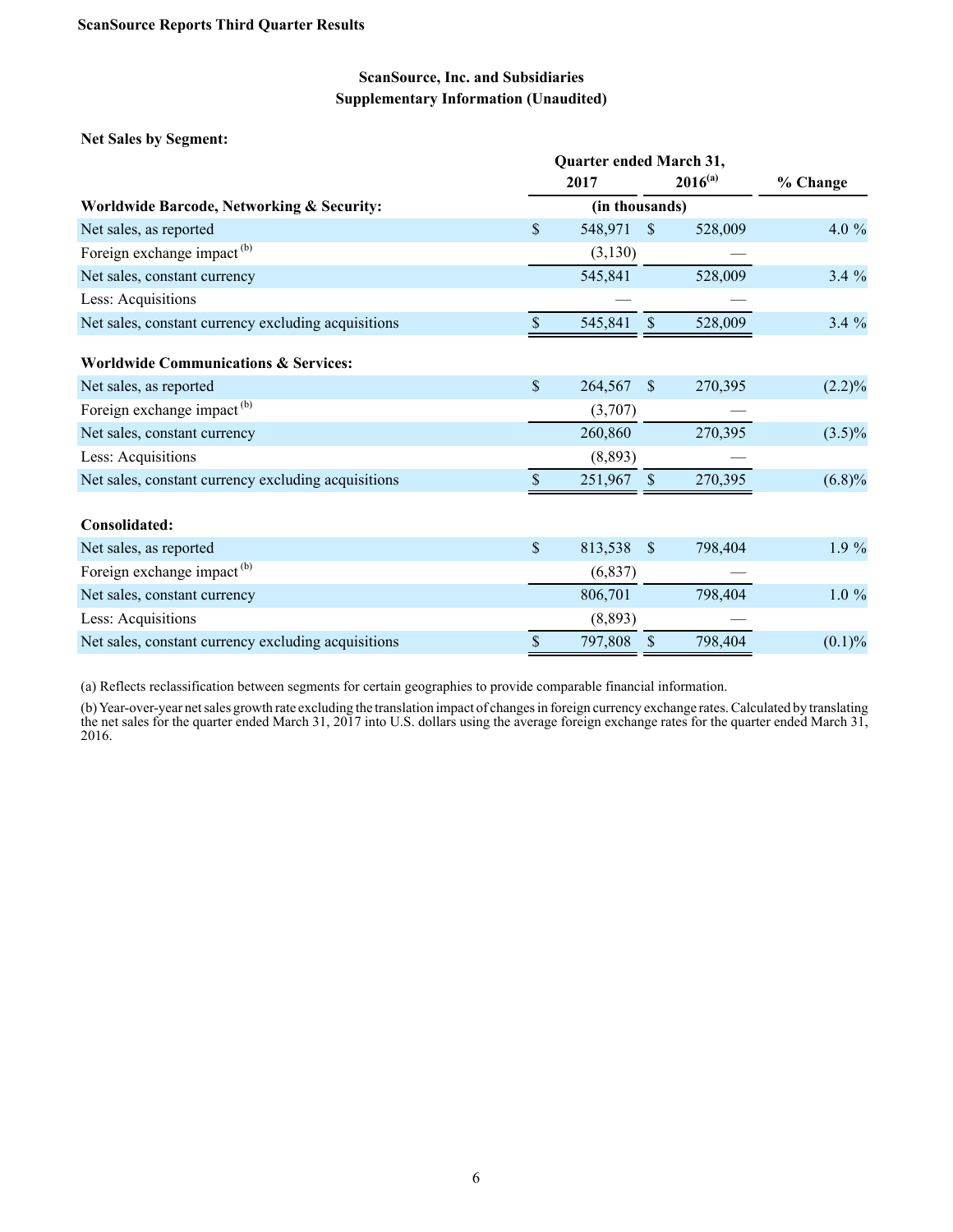| <b>Net Sales by Segment:</b>                        |               |                             |                           |              |           |
|-----------------------------------------------------|---------------|-----------------------------|---------------------------|--------------|-----------|
|                                                     |               | Nine months ended March 31, |                           |              |           |
| Worldwide Barcode, Networking & Security:           |               | $2017^{(a)}$                |                           | $2016^{(a)}$ | % Change  |
|                                                     |               | (in thousands)              |                           |              |           |
| Net sales, as reported                              | $\mathbb{S}$  | 1,770,015                   | $\mathbf{\hat{S}}$        | 1,780,324    | $(0.6)\%$ |
| Foreign exchange impact <sup>(b)</sup>              |               | (9,510)                     |                           |              |           |
| Net sales, constant currency                        |               | 1,760,505                   |                           | 1,780,324    | (1.1)%    |
| Less: Acquisitions                                  |               | (99, 332)                   |                           | (34, 628)    |           |
| Net sales, constant currency excluding acquisitions | \$.           | 1,661,173                   | $\mathcal{S}$             | 1,745,696    | (4.8)%    |
| <b>Worldwide Communications &amp; Services:</b>     |               |                             |                           |              |           |
| Net sales, as reported                              | $\mathsf{\$}$ | 880,880                     | $\boldsymbol{\mathsf{S}}$ | 882,430      | (0.2)%    |
| Foreign exchange impact <sup>(b)</sup>              |               | (7,170)                     |                           |              |           |
| Net sales, constant currency                        |               | 873,710                     |                           | 882,430      | $(1.0)\%$ |
| Less: Acquisitions                                  |               | (20, 244)                   |                           |              |           |
| Net sales, constant currency excluding acquisitions | S             | 853,466                     | S                         | 882,430      | $(3.3)\%$ |
| Consolidated:                                       |               |                             |                           |              |           |
| Net sales, as reported                              | $\mathsf{\$}$ | 2,650,895                   | $\mathbf{\$}$             | 2,662,754    | (0.4)%    |
| Foreign exchange impact <sup>(b)</sup>              |               | (16,680)                    |                           |              |           |
| Net sales, constant currency                        |               | 2,634,215                   |                           | 2,662,754    | (1.1)%    |
| Less: Acquisitions                                  |               | (119, 576)                  |                           | (34, 628)    |           |
| Net sales, constant currency excluding acquisitions | \$            | 2,514,639                   | \$                        | 2,628,126    | $(4.3)\%$ |

(a) Reflects reclassification between segments for certain geographies to provide comparable financial information.

(b) Year-over-year net sales growth rate excluding the translation impact of changes in foreign currency exchange rates. Calculated by translating the net sales for the nine months ended March 31, 2017 into U.S. dollars using the average foreign exchange rates for the nine months ended March 31, 2016.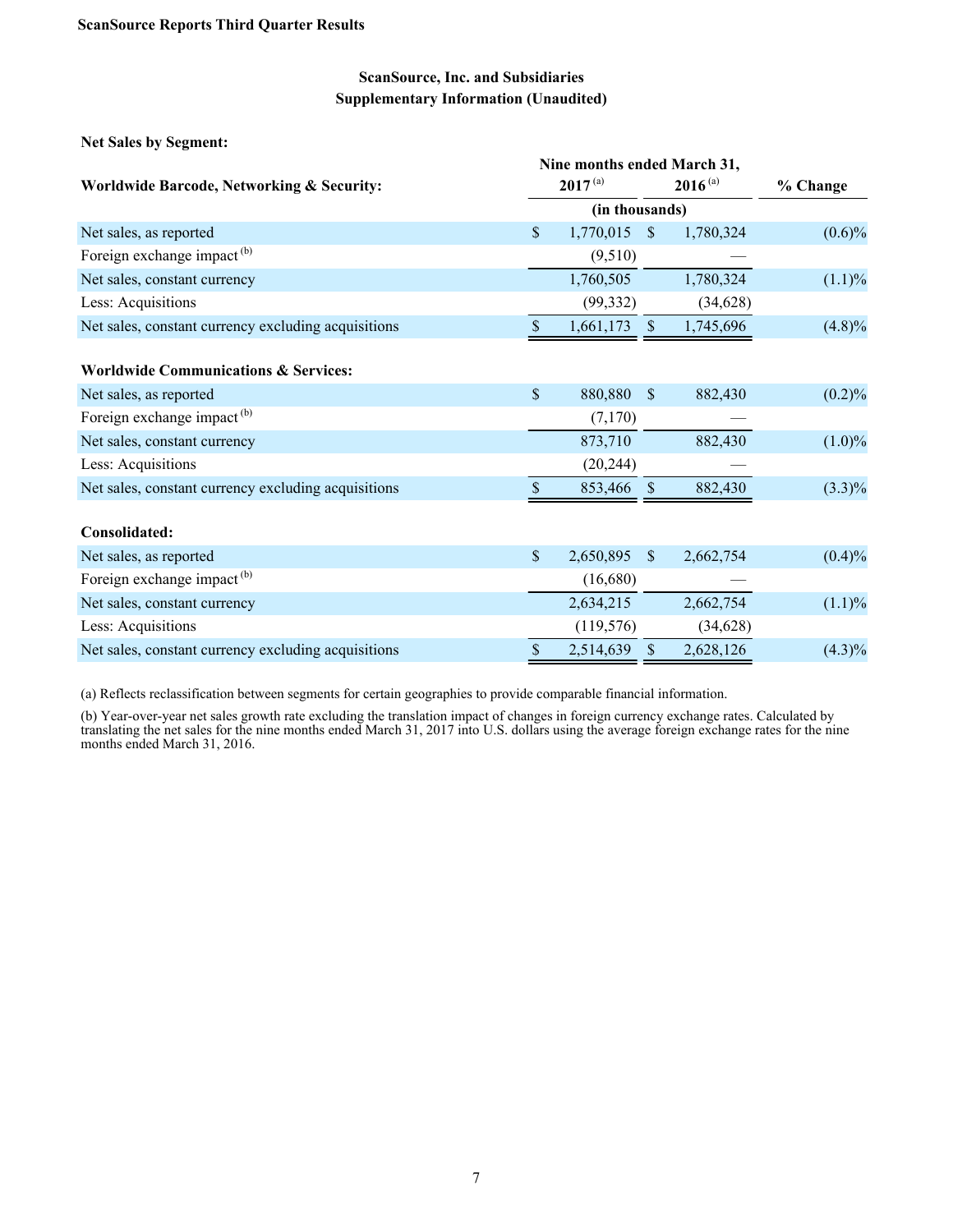**Net Sales by Geography:**

|                                                     |             | Quarter ended March 31, |               |         |           |  |  |  |
|-----------------------------------------------------|-------------|-------------------------|---------------|---------|-----------|--|--|--|
|                                                     |             | 2017                    |               | 2016    | % Change  |  |  |  |
| <b>United States:</b>                               |             | (in thousands)          |               |         |           |  |  |  |
| Net sales, as reported                              | \$          | 613,157                 | <sup>\$</sup> | 591,663 | $3.6\%$   |  |  |  |
| Less: Acquisitions                                  |             | (8,893)                 |               |         |           |  |  |  |
| Net sales, excluding acquisitions                   | $\sqrt{\ }$ | 604,264                 | $\mathbb{S}$  | 591,663 | $2.1 \%$  |  |  |  |
| International:                                      |             |                         |               |         |           |  |  |  |
| Net sales, as reported                              | \$          | 200,381                 | $\mathbb{S}$  | 206,741 | $(3.1)\%$ |  |  |  |
| Foreign exchange impact <sup>(a)</sup>              |             | (6,837)                 |               |         |           |  |  |  |
| Net sales, constant currency                        |             | 193,544                 |               | 206,741 | $(6.4)\%$ |  |  |  |
| Less: Acquisitions                                  |             |                         |               |         |           |  |  |  |
| Net sales, constant currency excluding acquisitions |             | 193,544                 | <sup>\$</sup> | 206,741 | $(6.4)\%$ |  |  |  |
| Consolidated:                                       |             |                         |               |         |           |  |  |  |
| Net sales, as reported                              | \$          | 813,538                 | $\mathbb{S}$  | 798,404 | 1.9 %     |  |  |  |
| Foreign exchange impact <sup>(a)</sup>              |             | (6, 837)                |               |         |           |  |  |  |
| Net sales, constant currency                        |             | 806,701                 |               | 798,404 | $1.0 \%$  |  |  |  |
| Less: Acquisitions                                  |             | (8,893)                 |               |         |           |  |  |  |
| Net sales, constant currency excluding acquisitions | \$          | 797,808                 | <sup>S</sup>  | 798,404 | (0.1)%    |  |  |  |

(a) Year-over-year net sales growth rate excluding the translation impact of changes in foreign currency exchange rates. Calculated by translating the net sales for the quarter ended March 31, 2017 into U.S. dollars using the average foreign exchange rates for the quarter ended March 31, 2016.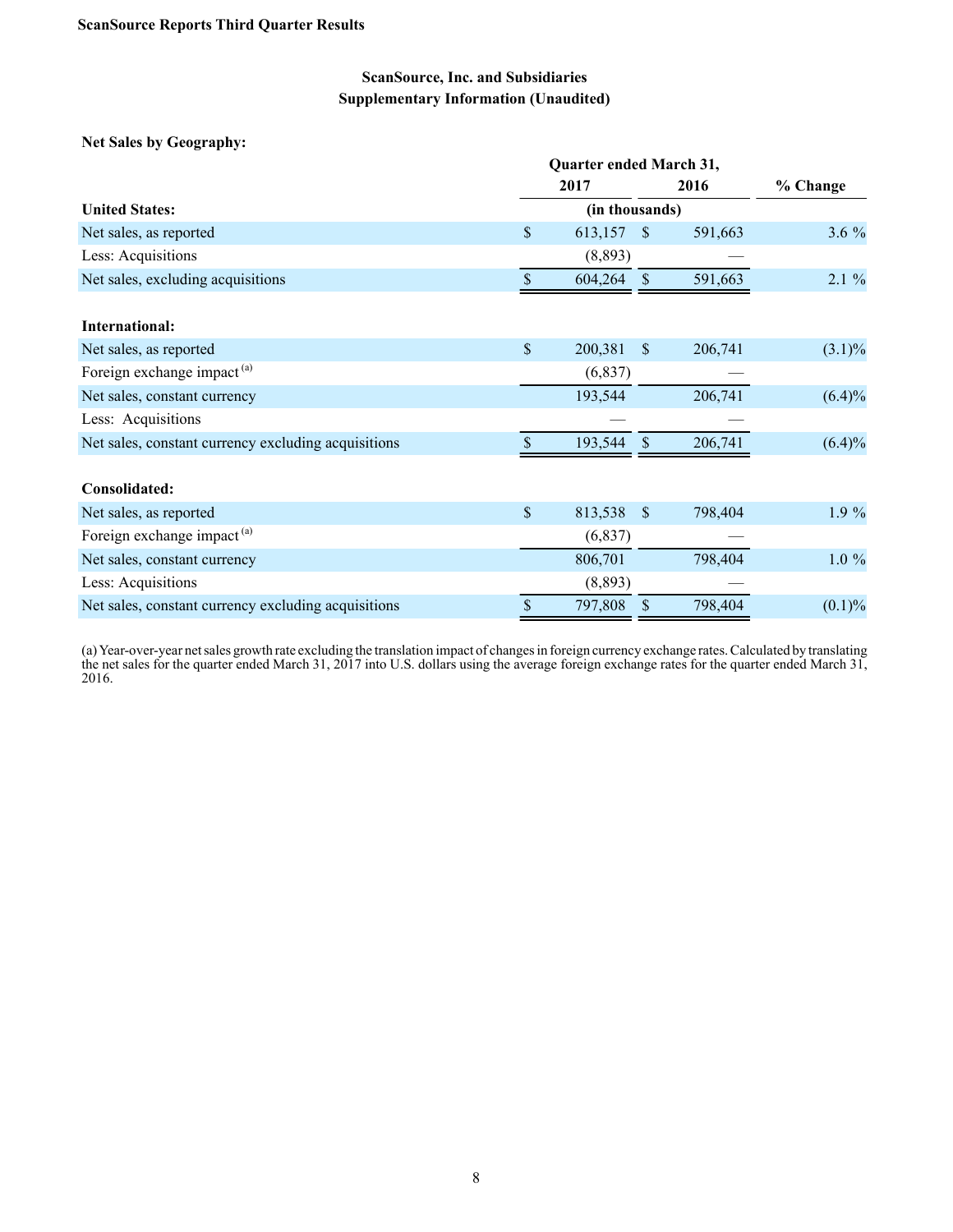**Net Sales by Geography:**

|                                                     | Nine months ended March 31, |                |               |           |           |
|-----------------------------------------------------|-----------------------------|----------------|---------------|-----------|-----------|
|                                                     | 2017                        |                |               | 2016      | % Change  |
| <b>United States:</b>                               |                             | (in thousands) |               |           |           |
| Net sales, as reported                              | \$                          | 1,990,784      | <sup>S</sup>  | 1,969,236 | $1.1\%$   |
| Less: Acquisitions                                  |                             | (119, 576)     |               | (34, 628) |           |
| Net sales, excluding acquisitions                   | $\boldsymbol{\mathsf{S}}$   | 1,871,208      | $\sqrt{S}$    | 1,934,608 | $(3.3)\%$ |
| <b>International:</b>                               |                             |                |               |           |           |
| Net sales, as reported                              | \$                          | 660,111        | <sup>\$</sup> | 693,518   | $(4.8)\%$ |
| Foreign exchange impact <sup>(a)</sup>              |                             | (16,680)       |               |           |           |
| Net sales, constant currency                        |                             | 643,431        |               | 693,518   | $(7.2)\%$ |
| Less: Acquisitions                                  |                             |                |               |           |           |
| Net sales, constant currency excluding acquisitions | S                           | 643,431        | <sup>\$</sup> | 693,518   | $(7.2)\%$ |
| Consolidated:                                       |                             |                |               |           |           |
| Net sales, as reported                              | \$                          | 2,650,895      | <sup>S</sup>  | 2,662,754 | $(0.4)\%$ |
| Foreign exchange impact <sup>(a)</sup>              |                             | (16,680)       |               |           |           |
| Net sales, constant currency                        |                             | 2,634,215      |               | 2,662,754 | $(1.1)\%$ |
| Less: Acquisitions                                  |                             | (119, 576)     |               | (34, 628) |           |
| Net sales, constant currency excluding acquisitions | \$                          | 2,514,639      | $\mathbb{S}$  | 2,628,126 | $(4.3)\%$ |

(a) Year-over-year net sales growth rate excluding the translation impact of changes in foreign currency exchange rates. Calculated by translating the net sales for the nine months ended March 31, 2017 into U.S. dollars using the average foreign exchange rates for the nine months ended March 31, 2016.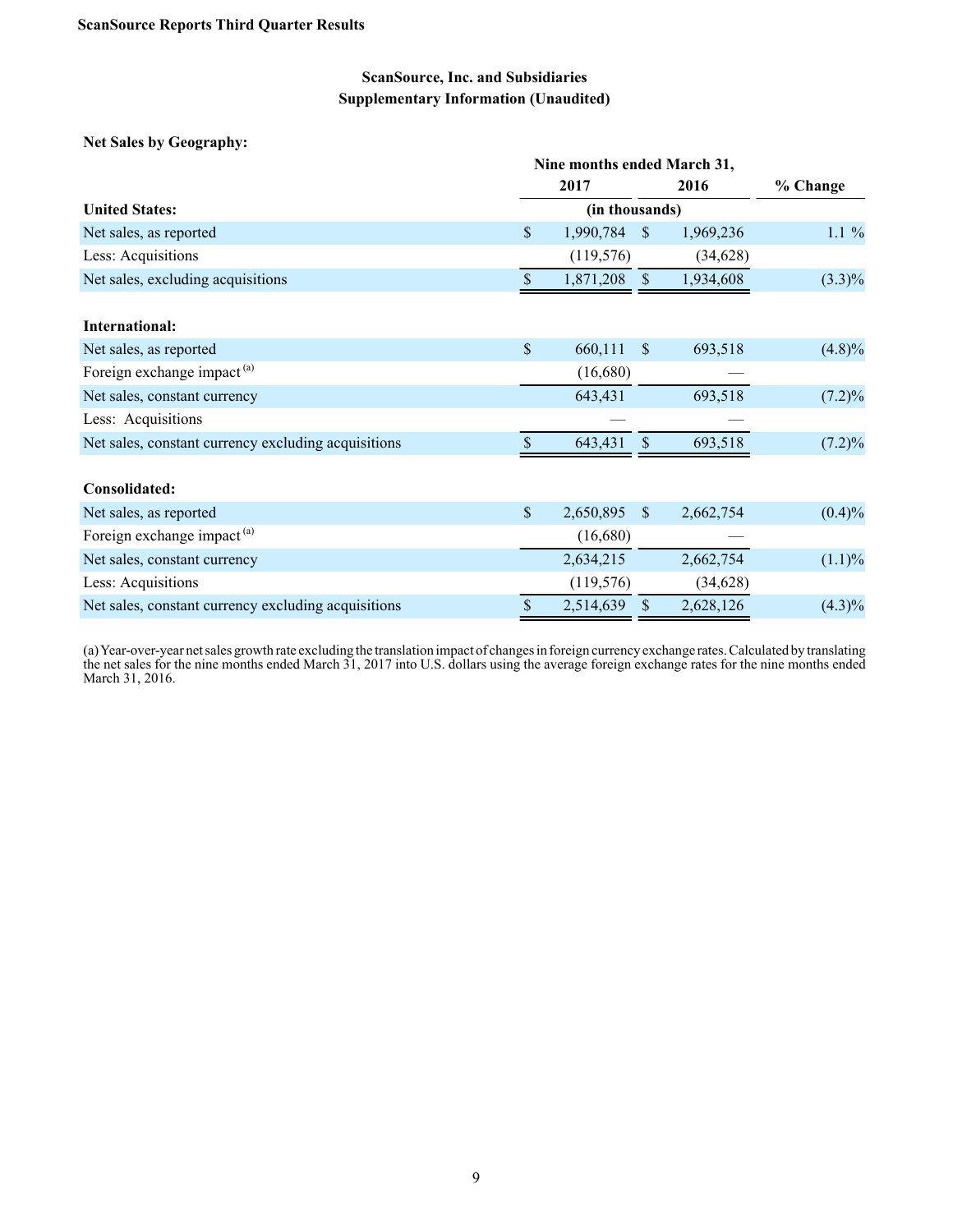# **ScanSource, Inc. and Subsidiaries Supplementary Information (Unaudited) (in thousands, except per share data)**

### **Non-GAAP Financial Information:**

|                                                  | <b>Quarter ended March 31, 2017</b> |                   |                      |        |  |                              |  |  |  |
|--------------------------------------------------|-------------------------------------|-------------------|----------------------|--------|--|------------------------------|--|--|--|
|                                                  | Operating<br>income                 | Pre-tax<br>income | <b>Net</b><br>income |        |  | <b>Diluted</b><br><b>EPS</b> |  |  |  |
| <b>GAAP</b> measure                              | 19.978                              | \$19,571          | <sup>S</sup>         | 12.424 |  | 0.49                         |  |  |  |
| Adjustments:                                     |                                     |                   |                      |        |  |                              |  |  |  |
| Amortization of intangible assets                | 4,217                               | 4.217             |                      | 2,774  |  | 0.11                         |  |  |  |
| Change in fair value of contingent consideration | 1.960                               | 1.960             |                      | 1.194  |  | 0.05                         |  |  |  |
| Non-GAAP measure                                 | 26,155                              | \$25,748          | $\mathbb{S}$         | 16,392 |  | 0.65                         |  |  |  |

|                                                  | <b>Ouarter ended March 31, 2016</b>             |        |                      |              |        |                              |      |  |  |
|--------------------------------------------------|-------------------------------------------------|--------|----------------------|--------------|--------|------------------------------|------|--|--|
|                                                  | <b>Operating</b><br>Pre-tax<br>income<br>income |        | <b>Net</b><br>income |              |        | <b>Diluted</b><br><b>EPS</b> |      |  |  |
| GAAP measure                                     |                                                 | 21.647 | \$21,353             | <sup>S</sup> | 14,042 |                              | 0.54 |  |  |
| Adjustments:                                     |                                                 |        |                      |              |        |                              |      |  |  |
| Amortization of intangible assets                |                                                 | 2,507  | 2,507                |              | 1,703  |                              | 0.07 |  |  |
| Change in fair value of contingent consideration |                                                 | 1,139  | 1,139                |              | 748    |                              | 0.03 |  |  |
| Acquisition costs <sup>(a)</sup>                 |                                                 | 29     | 29                   |              | 29     |                              |      |  |  |
| Non-GAAP measure                                 |                                                 | 25.322 | \$25.028             | S            | 16.522 |                              | 0.64 |  |  |

(a) Acquisition costs are non-deductible for tax purposes.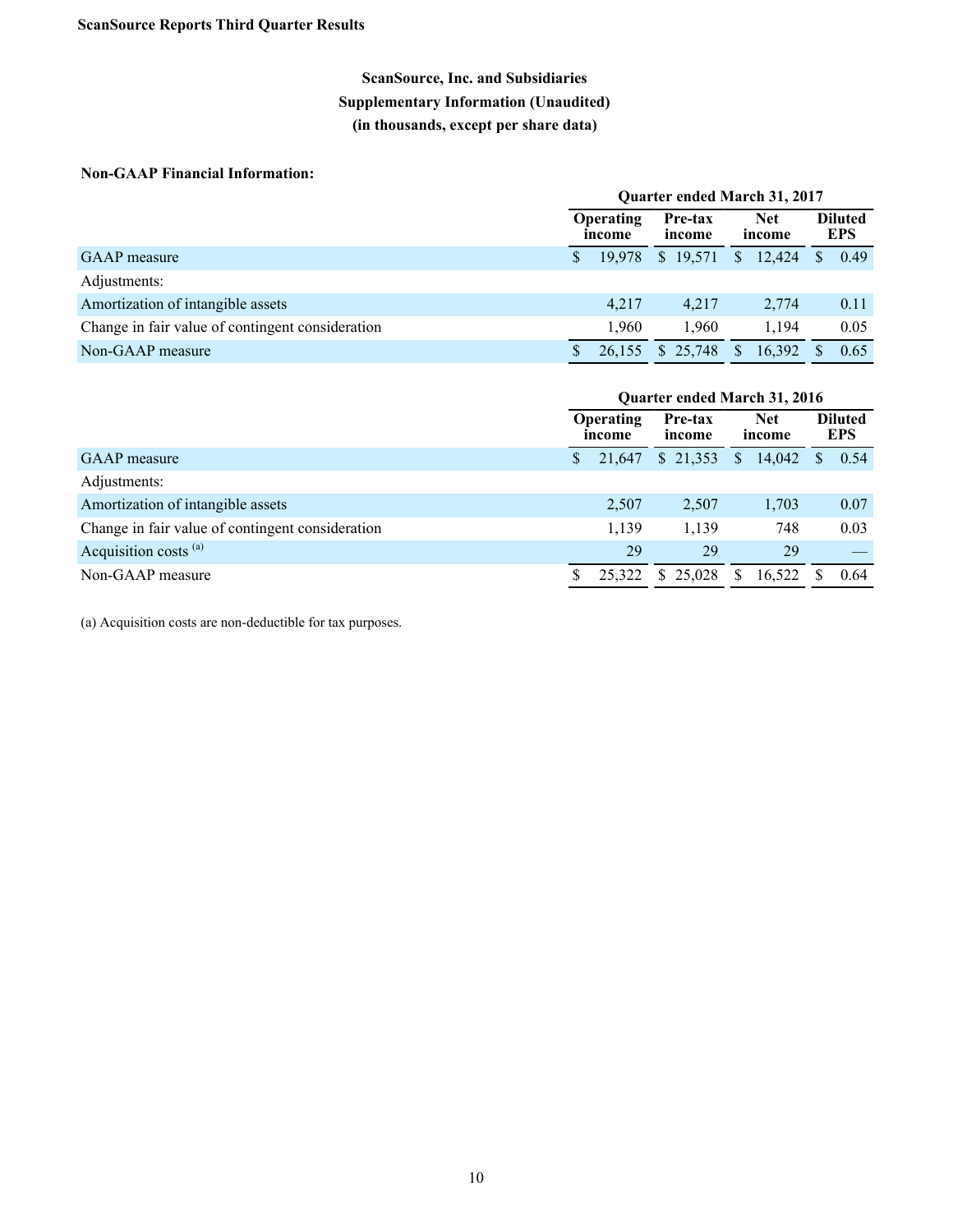### **ScanSource, Inc. and Subsidiaries Supplementary Information (Unaudited) (in thousands, except percentages)**

#### **Non-GAAP Financial Information:**

|                                                              |              | <b>Quarter ended March</b><br>31, |                        | Nine months ended<br>March 31, |
|--------------------------------------------------------------|--------------|-----------------------------------|------------------------|--------------------------------|
|                                                              | 2017         | 2016                              | 2017                   | 2016                           |
| Return on invested capital (ROIC), annualized (a)            | 12.6%        | 12.3%                             | 13.1%                  | 14.5%                          |
|                                                              |              |                                   |                        |                                |
| Reconciliation of Net Income to Adjusted EBITDA              |              |                                   |                        |                                |
| Net income - GAAP                                            | \$<br>12,424 | 14,042<br>$\mathbb{S}$            | 50,276<br>$\mathbb{S}$ | 50,694<br>S.                   |
| Plus: Interest expense                                       | 780          | 694                               | 2,281                  | 1,684                          |
| Plus: Income taxes                                           | 7,147        | 7,311                             | 27,799                 | 26,713                         |
| Plus: Depreciation and amortization                          | 6,880        | 4,281                             | 18,692                 | 12,570                         |
| <b>EBITDA</b>                                                | 27,231       | 26,328                            | 99,048                 | 91,661                         |
| Adjustments:                                                 |              |                                   |                        |                                |
| Change in fair value of contingent consideration             | 1,960        | 1,139                             | 3,921                  | 4,520                          |
| Acquisition costs                                            |              | 29                                | 833                    | 309                            |
| Legal settlement, net of attorney fees                       |              |                                   | (12, 777)              | $\mathbb{S}$                   |
| Adjusted EBITDA (numerator for ROIC) (non-GAAP)              | 29,191<br>\$ | \$27,496                          | $\mathbb{S}$<br>91,025 | 96,490<br><sup>S</sup>         |
|                                                              |              |                                   |                        |                                |
| <b>Invested Capital Calculation</b>                          |              |                                   |                        |                                |
| Equity - beginning of quarter                                | \$787,536    | \$754,794                         | \$774,496              | \$808,985                      |
| Equity - end of quarter                                      | 808,719      | 757,374                           | 808,719                | 757,374                        |
| Adjustments:                                                 |              |                                   |                        |                                |
| Change in fair value of contingent consideration, net of tax | 1,194        | 748                               | 2,241                  | 3,072                          |
| Acquisition costs, net of tax                                |              | 29                                | 833                    | 309                            |
| Legal settlement, net of attorney fees, net of tax           |              |                                   | (8,047)                |                                |
| Average equity                                               | 798,725      | 756,473                           | 789,121                | 784,870                        |
| Average funded debt (b)                                      | 137,597      | 146,213                           | 135,921                | 100,755                        |
| Invested capital (denominator for ROIC) (non-GAAP)           | \$936,322    | \$902,686                         | \$925,042              | \$885,625                      |

(a) Calculated as net income plus interest expense, income taxes, depreciation and amortization (EBITDA), plus change in fair value of contingent consideration and other adjustments, annualized and divided by invested capital for the period. Invested capital is defined as average equity plus average daily funded interest-bearing debt for the period.

(b) Average funded debt is calculated as the average daily amounts outstanding on short-term and long-term interest-bearing debt.